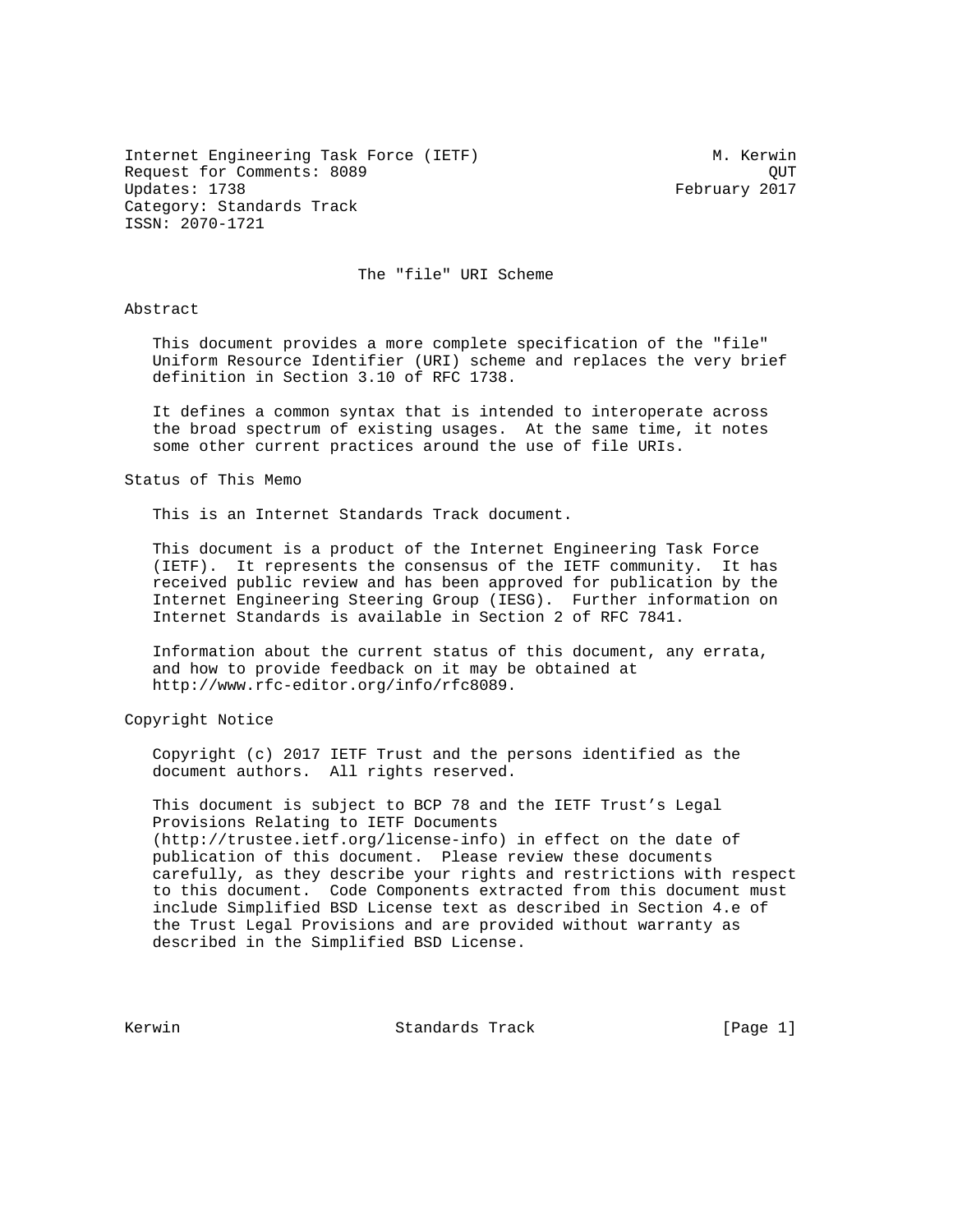| Table of Contents                                                                        |  |  |                 |
|------------------------------------------------------------------------------------------|--|--|-----------------|
| 1 <sup>1</sup><br>Introduction $\ldots \ldots \ldots \ldots \ldots \ldots \ldots \ldots$ |  |  | 2               |
| Notational Conventions<br>1.1.                                                           |  |  | 3               |
| 2.<br>Syntax                                                                             |  |  | 3               |
| Operations Involving <file> URIs<br/><math>\mathcal{E}</math></file>                     |  |  | 5               |
| 4.                                                                                       |  |  | 5               |
| 5.                                                                                       |  |  | 5               |
| რ.                                                                                       |  |  | 6               |
| 7                                                                                        |  |  | 7               |
| Normative References<br>7.1.                                                             |  |  | $7\phantom{.0}$ |
| 7.2. Informative References                                                              |  |  | 8               |
| Appendix A. Differences from Previous Specifications                                     |  |  | 10              |
|                                                                                          |  |  | 10              |
| Appendix C. Similar Technologies                                                         |  |  | 10              |
| Appendix D. System-Specific Operations                                                   |  |  | 11              |
|                                                                                          |  |  | 11              |
| DOS- and Windows-Like Systems<br>D.2.                                                    |  |  | 11              |
|                                                                                          |  |  | 12              |
| D.4. OpenVMS Files-11 Systems                                                            |  |  | 12              |
| Appendix E. Nonstandard Syntax Variations                                                |  |  | 12              |
| F.1.                                                                                     |  |  | 12              |
| DOS and Windows Drive Letters<br>F. 2.                                                   |  |  | 13              |
| Relative Resolution<br>E 2 1                                                             |  |  | 13              |
| Vertical Line Character<br>F. 2.2.                                                       |  |  | 14              |
| F.3                                                                                      |  |  | 15              |
| E.3.1. <file> URI with Authority</file>                                                  |  |  | 15              |
| F. 3.2.                                                                                  |  |  | 16              |
| <file> URI with UNC Path</file>                                                          |  |  |                 |
| E.4. Backslash as Separator                                                              |  |  | 17              |

Appendix F. Collected Nonstandard Rules . . . . . . . . . . . 17 Acknowledgements . . . . . . . . . . . . . . . . . . . . . . . . 19 Author's Address . . . . . . . . . . . . . . . . . . . . . . . . 19

# 1. Introduction

 A file URI identifies an object (a "file") stored in a structured object naming and accessing environment on a host (a "file system"). The URI can be used in discussions about the file, and if other conditions are met it can be dereferenced to directly access the file.

 This document specifies a syntax based on the generic syntax of [RFC3986] that is compatible with most existing usages. Where incompatibilities arise, they are usually in parts of the scheme that were underspecified in earlier definitions and have been tightened up by more recent specifications. Appendix A lists significant changes to syntax.

Kerwin Standards Track [Page 2]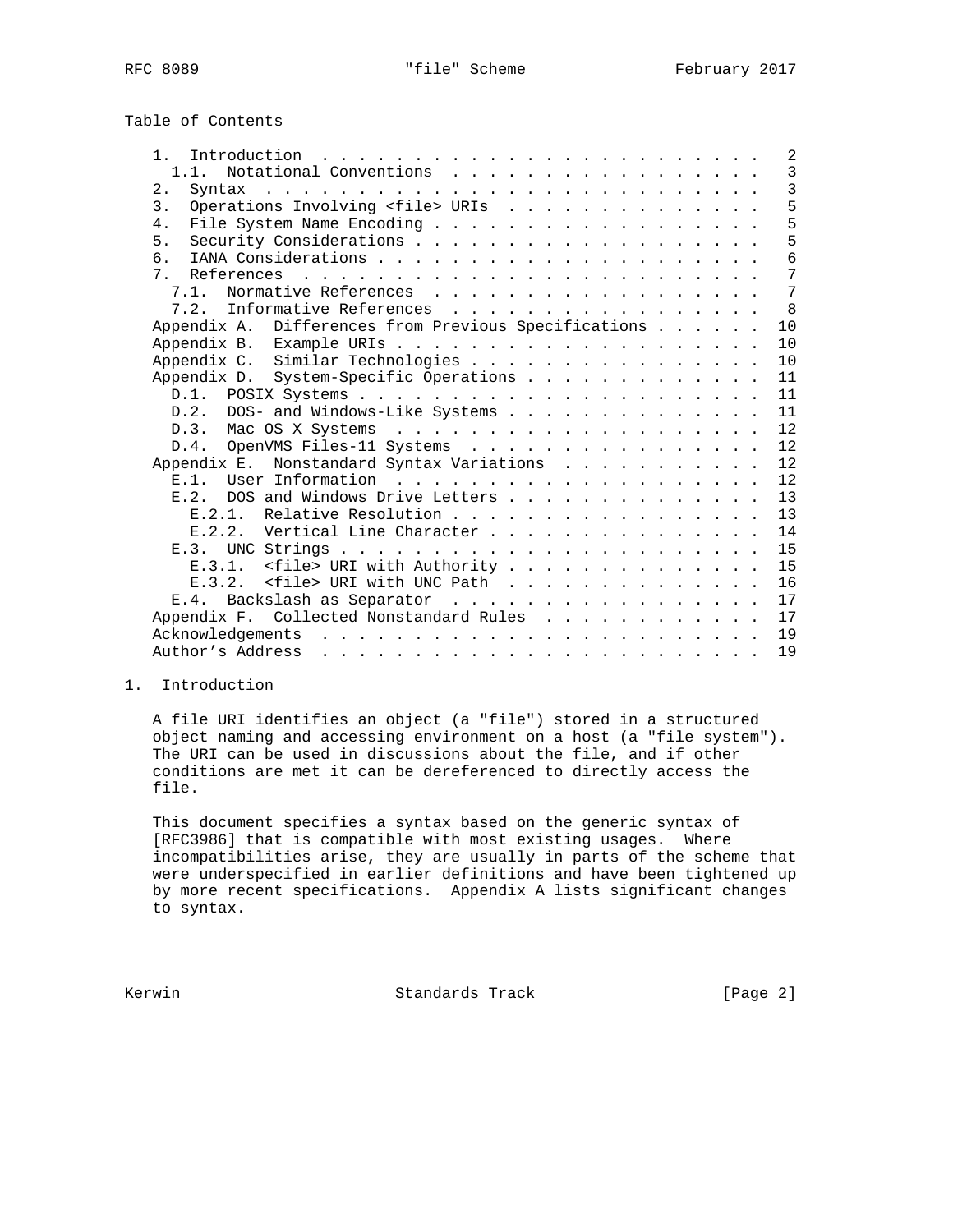Extensions to the syntax that might be encountered in practice are listed in Appendix E; these extensions are listed for informational purposes and are not a requirement of implementation.

 The file URI scheme is not coupled with a specific protocol nor with a specific media type [RFC6838]. See Section 3 for a discussion of operations that can be performed on the object identified by a file URI.

# 1.1. Notational Conventions

 The key words "MUST", "MUST NOT", "REQUIRED", "SHALL", "SHALL NOT", "SHOULD", "SHOULD NOT", "RECOMMENDED", "MAY", and "OPTIONAL" in this document are to be interpreted as described in [RFC2119] when they appear in all upper case. They may also appear in lower or mixed case as English words, without normative meaning.

 Throughout this document, the term "local file" is used to describe files that can be accessed through the local file system API using only the information included in the file path, not relying on other information (such as network addresses). It is important to note that a local file may not be physically located on the local machine, for example, if a networked file system is transparently mounted into the local file system.

 The term "local file URI" is used to describe file URIs that have no "authority" component or where the authority is the special string "localhost" or a fully qualified domain name that resolves to the machine from which the URI is being interpreted (Section 2).

### 2. Syntax

 The file URI syntax is defined here in Augmented Backus-Naur Form (ABNF) [RFC5234], importing the "host" and "path-absolute" rules from [RFC3986] (as updated by [RFC6874]).

 The generic syntax in [RFC3986] includes "path" and "authority" components, for each of which only a subset is used in the definition of the file URI scheme. The relevant subset of "path" is "path absolute", and the subset of "authority" is "file-auth", given below.

 The syntax definition below is different from those given in [RFC1630] and [RFC1738] as it is derived from the generic syntax of [RFC3986], which postdates the previous file URI specifications. Appendix A enumerates significant differences.

Kerwin Standards Track [Page 3]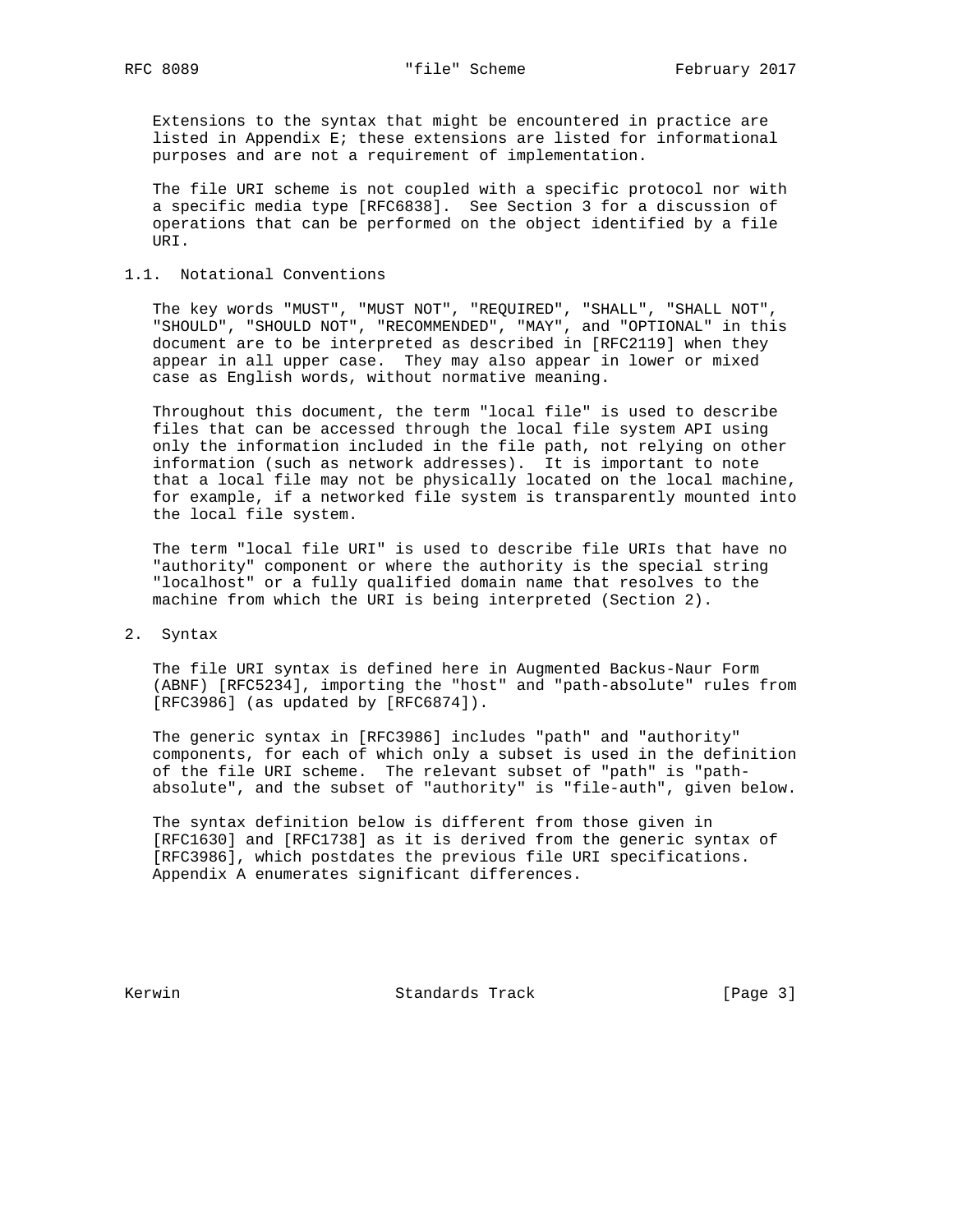| file-URI    | = file-scheme ":" file-hier-part                        |
|-------------|---------------------------------------------------------|
| file-scheme | $= "file"$                                              |
|             | file-hier-part = $($ "//" auth-path $)$<br>/ local-path |
| auth-path   | = [ file-auth ] path-absolute                           |
| local-path  | = path-absolute                                         |
| file-auth   | $=$ "localhost"<br>host                                 |

 The "host" is the fully qualified domain name of the system on which the file is accessible. This allows a client on another system to know that it cannot access the file system, or perhaps that it needs to use some other local mechanism to access the file.

 As a special case, the "file-auth" rule can match the string "localhost" that is interpreted as "the machine from which the URI is being interpreted," exactly as if no authority were present. Some current usages of the scheme incorrectly interpret all values in the authority of a file URI, including "localhost", as non-local. Yet others interpret any value as local, even if the "host" does not resolve to the local machine. To maximize compatibility with previous specifications, users MAY choose to include an "auth-path" with no "file-auth" when creating a URI.

 The path component represents the absolute path to the file in the file system. See Appendix D for some discussion of system-specific concerns including absolute file paths and file system roots.

 Some file systems have case-sensitive file naming and some do not. As such, the file URI scheme supports case sensitivity in order to retain the case as given. Any transport-related handling of the file URI scheme MUST retain the case as given. Any mapping to or from a case-insensitive form is solely the responsibility of the implementation processing the file URI on behalf of the referenced file system.

 Also see Appendix E, which lists some nonstandard syntax variations that can be encountered in practice.

Kerwin Standards Track [Page 4]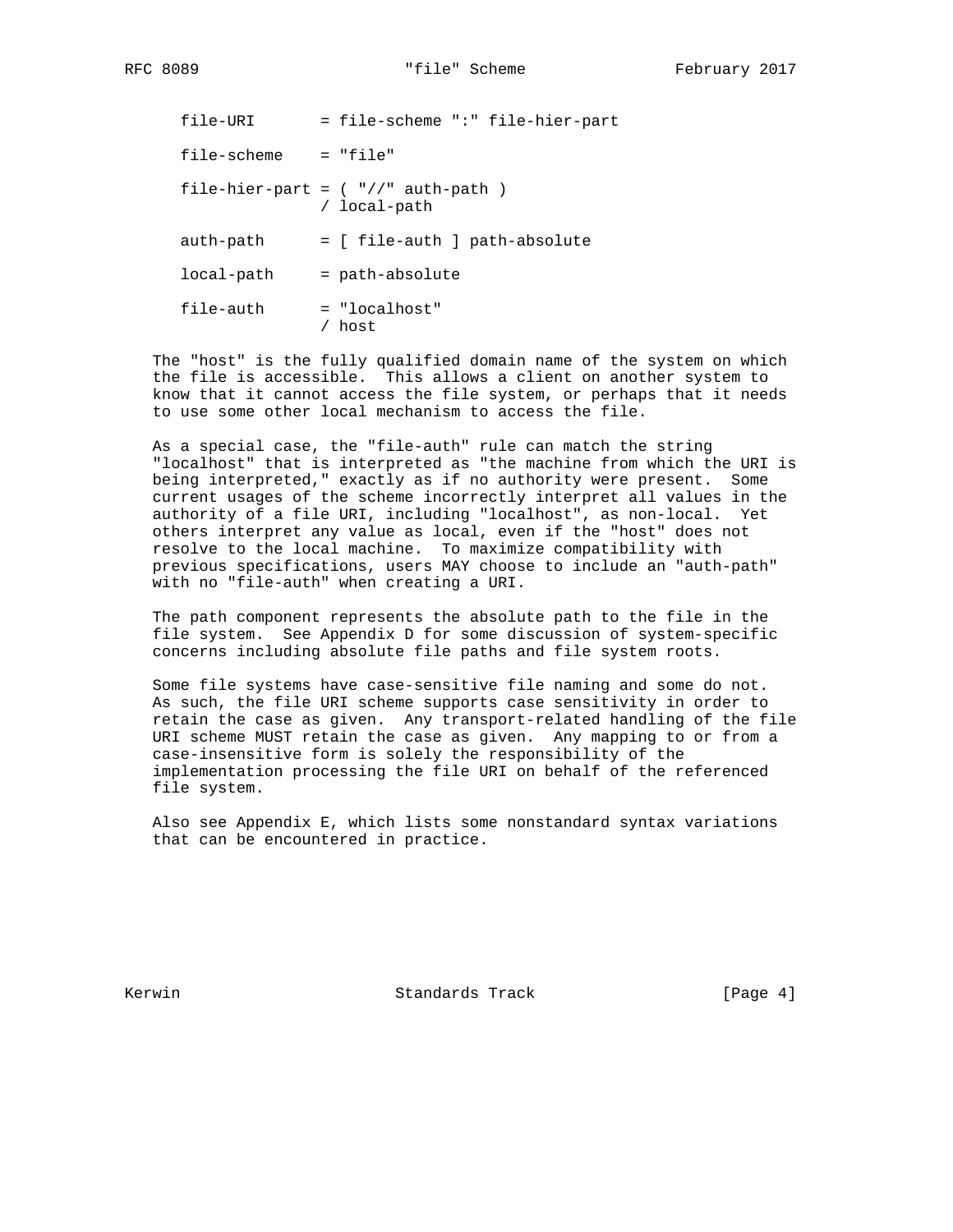3. Operations Involving <file> URIs

 See the POSIX file and directory operations [POSIX] for examples of standardized operations that can be performed on files.

 A file URI can be dependably dereferenced or translated to a local file path only if it is local. A file URI is considered "local" if it has no "file-auth", or the "file-auth" is the special string "localhost", or a fully qualified domain name that resolves to the machine from which the URI is being interpreted (Section 2).

 This specification neither defines nor forbids any set of operations that might be performed on a file identified by a non-local file URI.

4. File System Name Encoding

 File systems use various encoding schemes to store file and directory names. Many modern file systems store file and directory names as arbitrary sequences of octets, in which case the representation as an encoded string often depends on the user's localization settings or defaults to UTF-8 [STD63].

 When a file URI is produced that represents textual data consisting of characters from the Unicode Standard coded character set [UNICODE], the data SHOULD be encoded as octets according to the UTF-8 character encoding scheme [STD63] before percent-encoding is applied (as per Section 2.5 of [RFC3986]).

 A decision not to use percent-encoded UTF-8 is outside the scope of this specification. It will typically require the use of heuristics or explicit knowledge about the way the string will be processed.

5. Security Considerations

 There are many security considerations for URI schemes discussed in [RFC3986].

 File access and the granting of privileges for specific operations are complex topics, and the use of file URIs can complicate the security model in effect for file privileges.

 Historically, user agents have granted content from the file URI scheme a tremendous amount of privilege. However, granting all local files such wide privileges can lead to privilege escalation attacks. Some user agents have had success granting local files directory based privileges, but this approach has not been widely adopted. Other user agents use globally unique identifiers as the origin for each file URI [RFC6454], which is the most secure option.

Kerwin Chamber Standards Track (Page 5)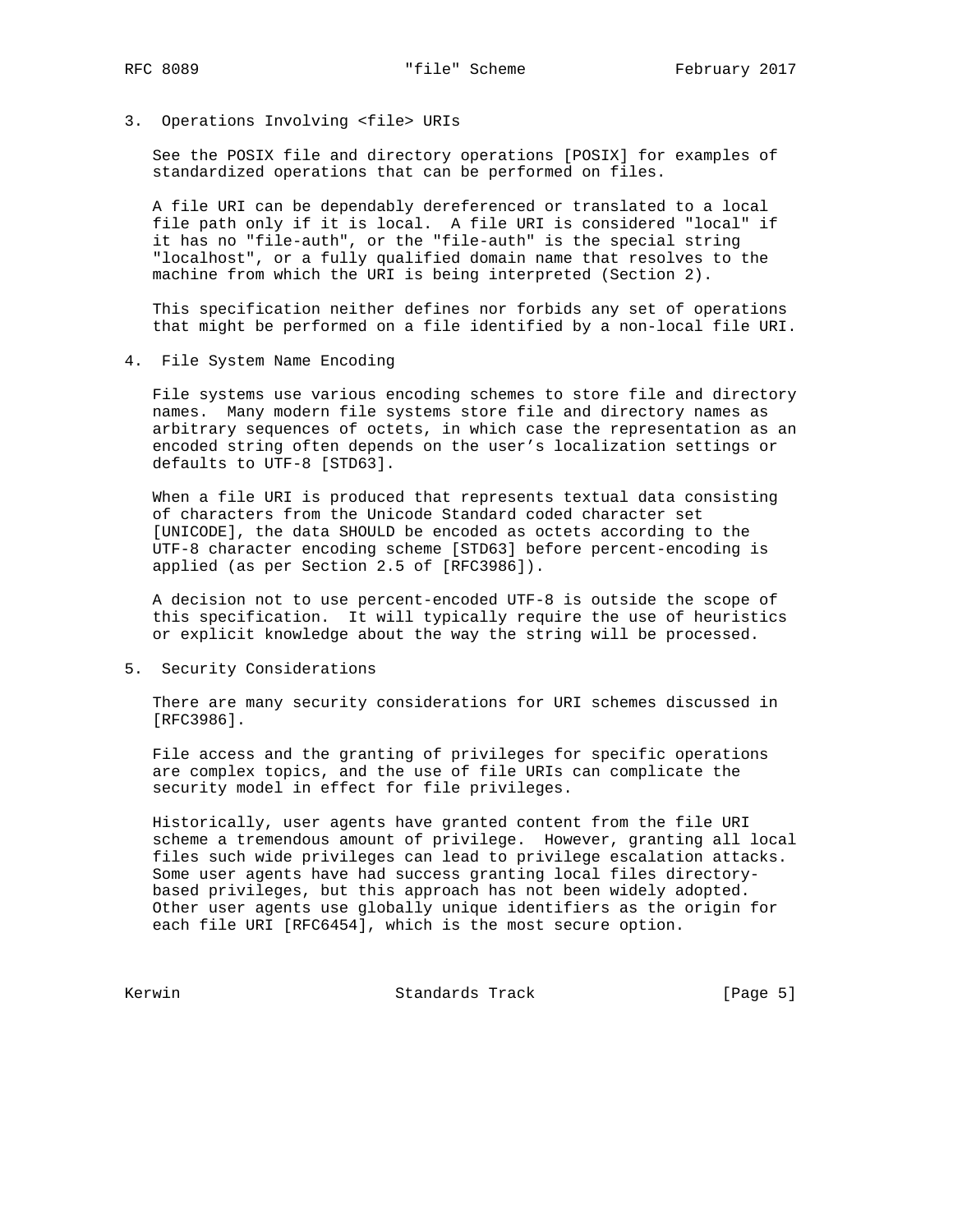Treating a non-local file URI as local, or otherwise attempting to perform local operations on a non-local URI, can result in security problems.

 File systems typically assign an operational meaning to special characters, such as the "/", "\", ":", "[", and "]" characters, and to special device names like ".", "..", "...", "aux", "lpt", etc. In some cases, merely testing for the existence of such a name will cause the operating system to pause or invoke unrelated system calls, leading to significant security concerns regarding denial of service and unintended data transfer. It would not be possible for this specification to list all such significant characters and device names. Implementers should research the reserved names and characters for the types of storage devices that may be attached to their application and restrict the use of data obtained from URI components accordingly.

 File systems vary in the way they handle case. Care must be taken to avoid issues resulting from possibly unexpected aliasing from case only differences between file paths or URIs or from mismatched encodings or Unicode equivalences [UAX15] (see Section 4).

6. IANA Considerations

 This document defines the following permanent URI scheme. The "Uniform Resource Identifier (URI) Schemes" registry has been updated accordingly. This registration complies with [BCP35].

 Scheme name: file

 Status: permanent

 Applications/protocols that use this scheme name: Commonly used in hypertext documents to refer to files without depending on network access. Supported by major browsers.

Used in development libraries, such as:

- \* Windows Shell (PathCreateFromUrl, UrlCreateFromPath)
- \* libwww-perl The World-Wide Web library for Perl

Contact:

Applications and Real-Time Area <art@ietf.org>

Kerwin Standards Track [Page 6]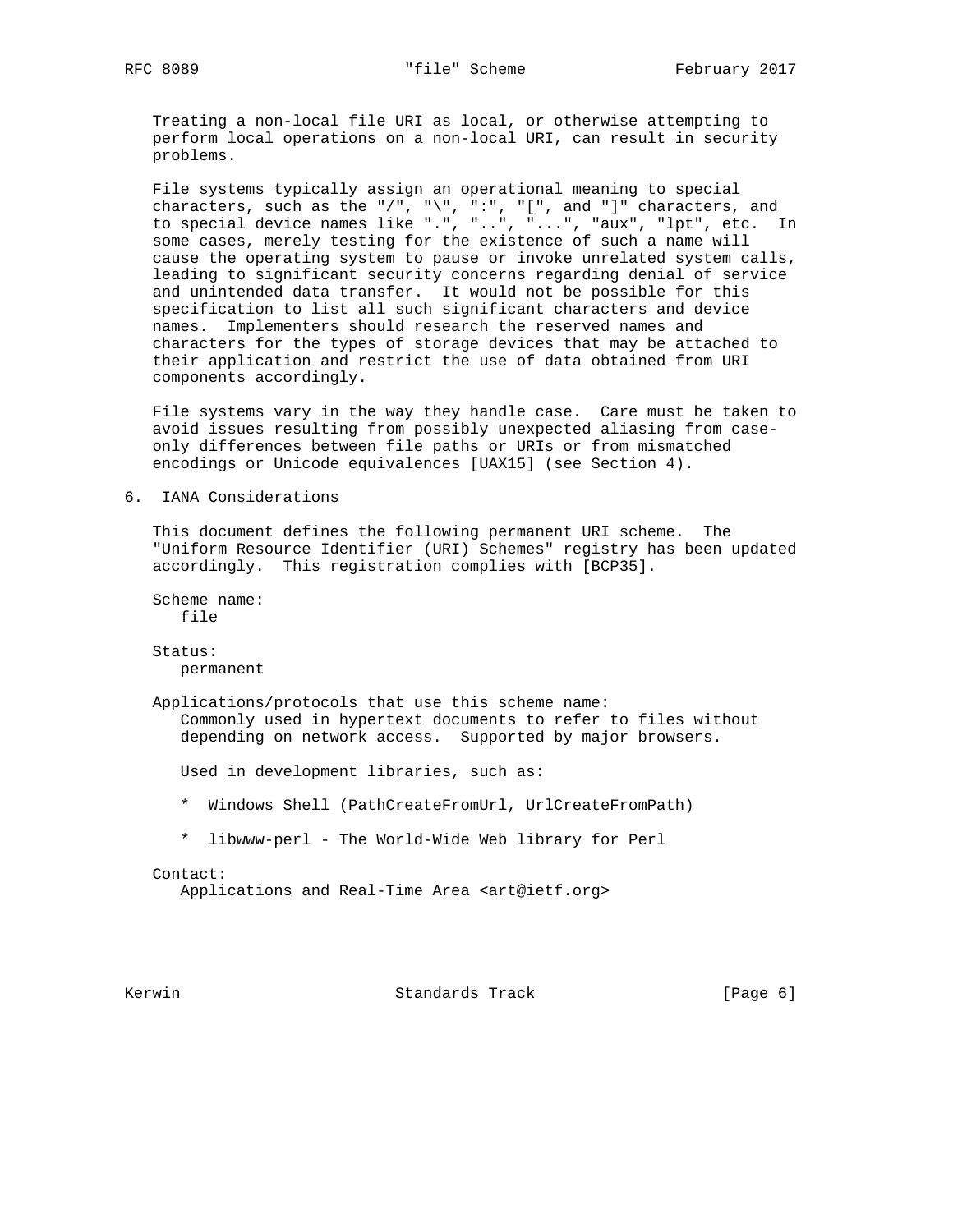Change Controller: IETF <ietf@ietf.org>

 References: This RFC

- 7. References
- 7.1. Normative References
	- [RFC2119] Bradner, S., "Key words for use in RFCs to Indicate Requirement Levels", BCP 14, RFC 2119, DOI 10.17487/RFC2119, March 1997, <http://www.rfc-editor.org/info/rfc2119>.
	- [RFC3986] Berners-Lee, T., Fielding, R., and L. Masinter, "Uniform Resource Identifier (URI): Generic Syntax", STD 66, RFC 3986, DOI 10.17487/RFC3986, January 2005, <http://www.rfc-editor.org/info/rfc3986>.
	- [RFC5234] Crocker, D., Ed. and P. Overell, "Augmented BNF for Syntax Specifications: ABNF", STD 68, RFC 5234, DOI 10.17487/RFC5234, January 2008, <http://www.rfc-editor.org/info/rfc5234>.
	- [RFC6454] Barth, A., "The Web Origin Concept", RFC 6454, DOI 10.17487/RFC6454, December 2011, <http://www.rfc-editor.org/info/rfc6454>.
	- [RFC6874] Carpenter, B., Cheshire, S., and R. Hinden, "Representing IPv6 Zone Identifiers in Address Literals and Uniform Resource Identifiers", RFC 6874, DOI 10.17487/RFC6874, February 2013, <http://www.rfc-editor.org/info/rfc6874>.
	- [STD63] Yergeau, F., "UTF-8, a transformation format of ISO 10646", STD 63, RFC 3629, November 2003, <http://www.rfc-editor.org/info/std63>.

Kerwin Standards Track [Page 7]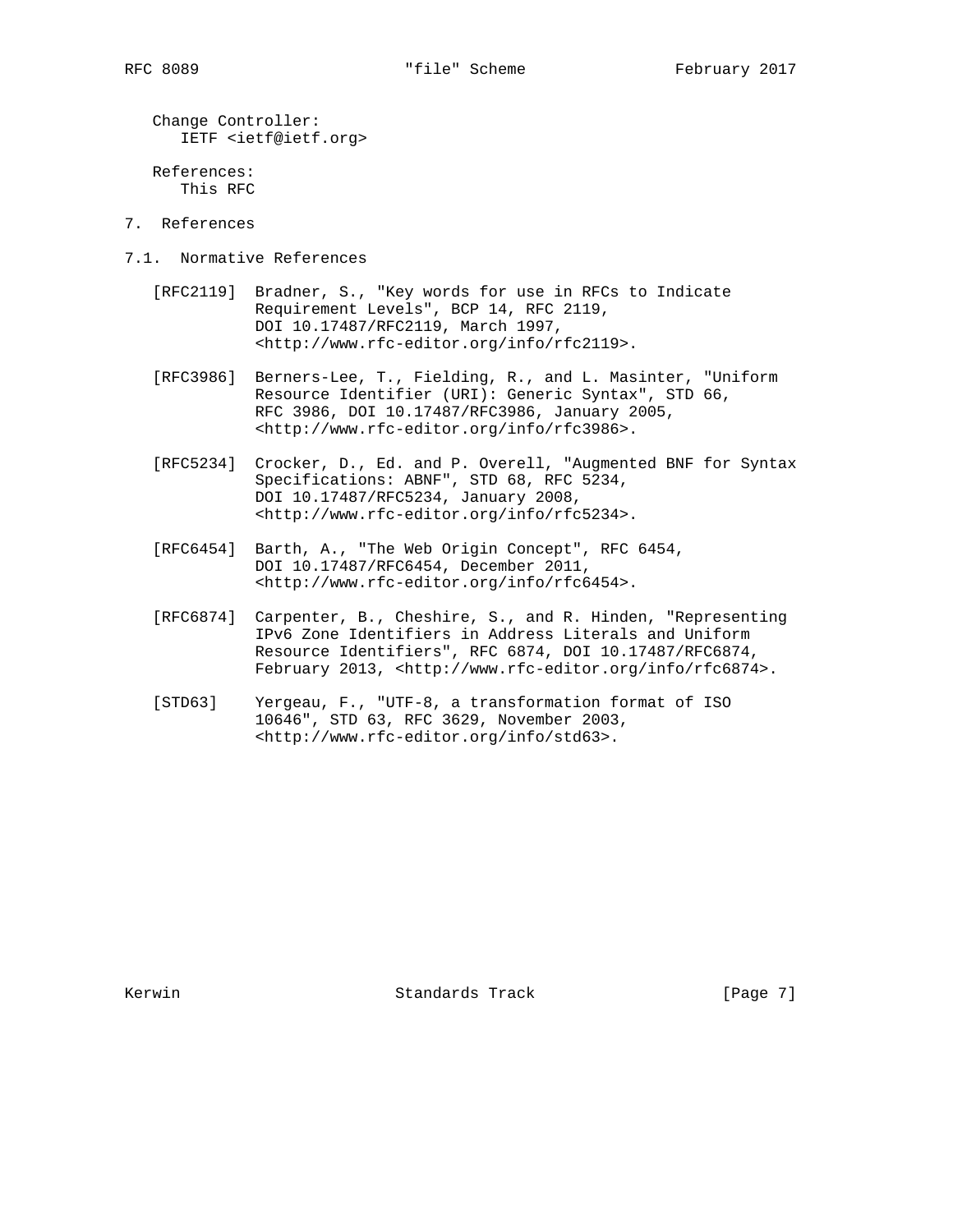- 7.2. Informative References
	- [Bash-Tilde]

 Free Software Foundation, Inc, "Bash Reference Manual: Tilde Expansion", September 2016, <http://www.gnu.org/software/bash/manual/html\_node/ Tilde-Expansion.html>.

- [BCP35] Thaler, D., Ed., Hansen, T., and T. Hardie, "Guidelines and Registration Procedures for URI Schemes", BCP 35, RFC 7595, June 2015, <http://www.rfc-editor.org/info/bcp35>.
- [Bug107540] Bugzilla@Mozilla, "Bug 107540", October 2001, <https://bugzilla.mozilla.org/show\_bug.cgi?id=107540>.
- [MS-DTYP] Microsoft, "Windows Data Types: 2.2.57 UNC", October 2015, <http://msdn.microsoft.com/en-us/library/gg465305.aspx>.
- [POSIX] IEEE, "IEEE Std 1003.1, 2013 Edition Standard for Information Technology-- Portable Operating System Interface (POSIX(R)) Base Specifications, Issue 7", DOI 10.1109/IEEESTD.2013.6506091, April 2013.
- [RFC1630] Berners-Lee, T., "Universal Resource Identifiers in WWW: A Unifying Syntax for the Expression of Names and Addresses of Objects on the Network as used in the World-Wide Web", RFC 1630, DOI 10.17487/RFC1630, June 1994, <http://www.rfc-editor.org/info/rfc1630>.
- [RFC1738] Berners-Lee, T., Masinter, L., and M. McCahill, "Uniform Resource Locators (URL)", RFC 1738, DOI 10.17487/RFC1738, December 1994, <http://www.rfc-editor.org/info/rfc1738>.
- [RFC2396] Berners-Lee, T., Fielding, R., and L. Masinter, "Uniform Resource Identifiers (URI): Generic Syntax", RFC 2396, DOI 10.17487/RFC2396, August 1998, <http://www.rfc-editor.org/info/rfc2396>.
- [RFC6838] Freed, N., Klensin, J., and T. Hansen, "Media Type Specifications and Registration Procedures", BCP 13, RFC 6838, DOI 10.17487/RFC6838, January 2013, <http://www.rfc-editor.org/info/rfc6838>.
- [UAX15] Davis, M., Ed. and K. Whistler, Ed., "Unicode Standard Annex #15: Unicode Normalization Forms", February 2016, <http://www.unicode.org/reports/tr15/tr15-44.html>.

Kerwin Standards Track [Page 8]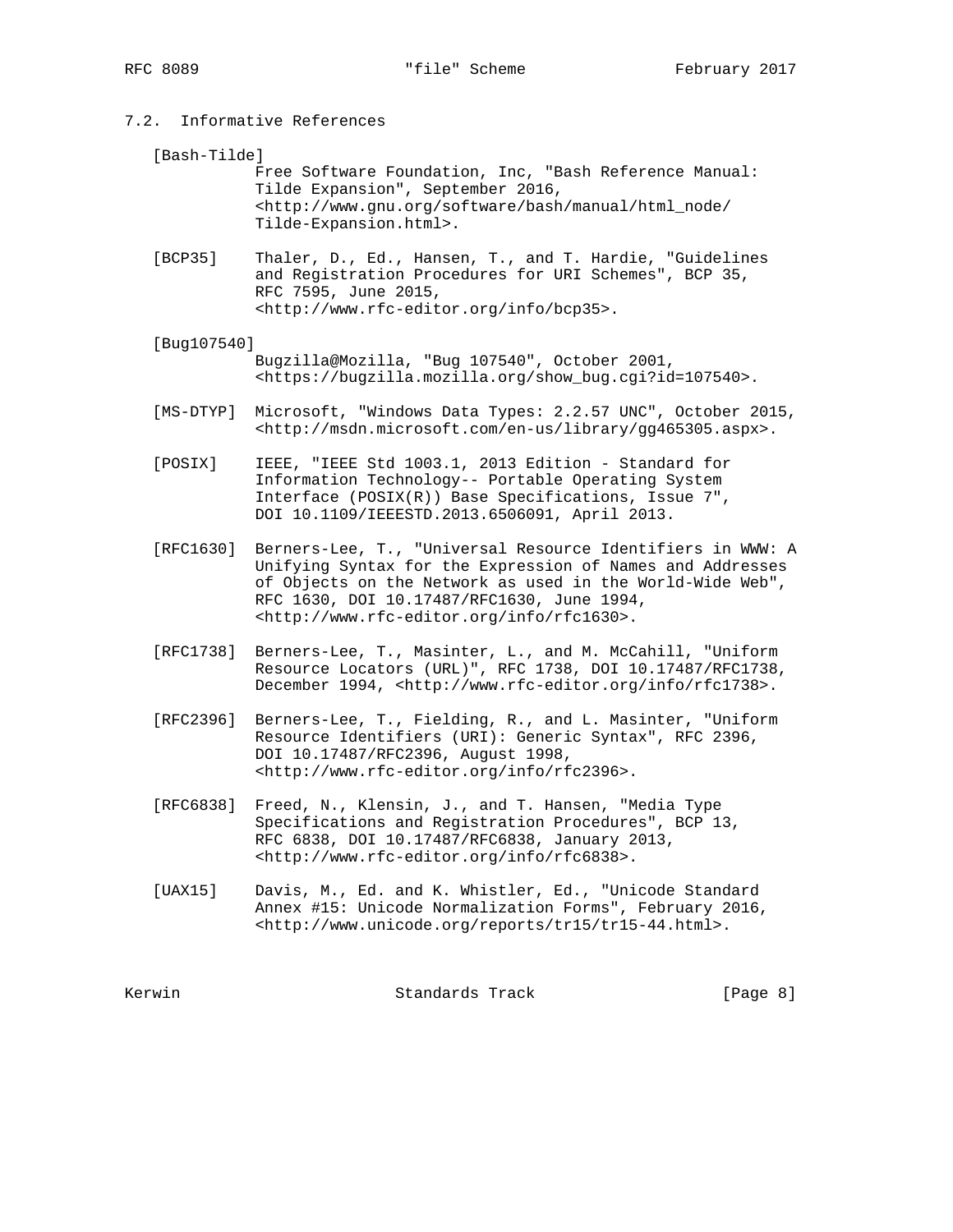[UNICODE] The Unicode Consortium, "The Unicode Standard, Version 9.0.0", ISBN 978-1-936213-13-9, June 2016, <http://www.unicode.org/versions/Unicode9.0.0/>.

[WHATWG-URL]

 WHATWG, "URL Living Standard", January 2017, <https://url.spec.whatwg.org/>.

[Win32-Namespaces]

 Microsoft Developer Network Blogs, "Naming Files, Paths, and Namespaces", June 2013, <https://msdn.microsoft.com/ en-us/library/windows/desktop/aa365247(v=vs.85).aspx>.

[Zsh-Tilde]

 "The Z Shell Manual: 14.7 Filename Expansion", December 2015, <http://zsh.sourceforge.net/Doc/Release/ Expansion.html#Filename-Expansion>.

Kerwin Standards Track [Page 9]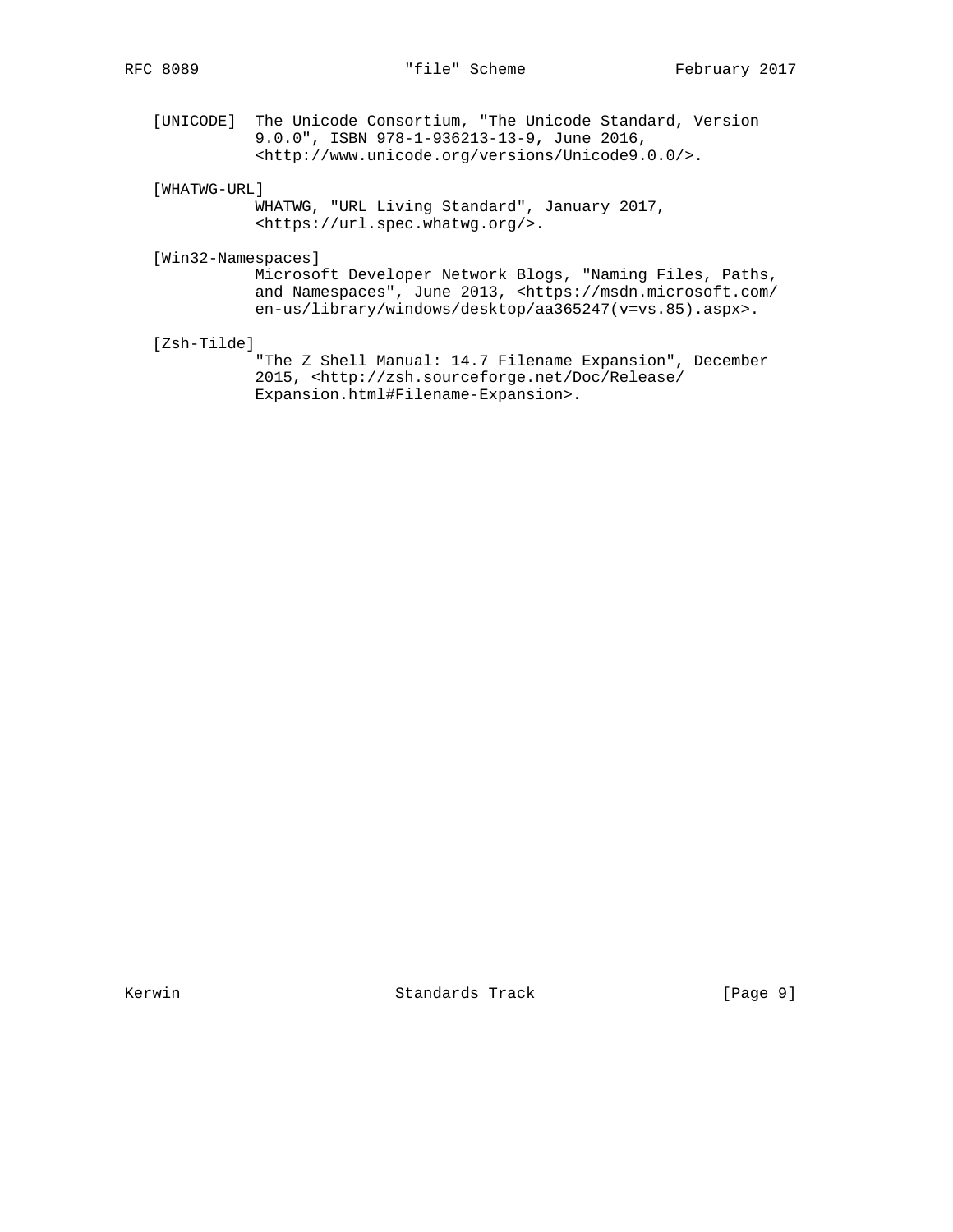Appendix A. Differences from Previous Specifications

 The syntax definition in Section 2 inherits incremental differences from the general syntax of [RFC1738], as described by Appendix G of [RFC2396] and Appendix D of [RFC3986].

 According to the definition in [RFC1738], a file URL always started with the token "file://", followed by an (optionally blank) host name and  $a$  "/". The syntax given in Section 2 makes the entire authority component, including the double slashes "//", optional.

Appendix B. Example URIs

 The syntax in Section 2 is intended to support file URIs that take the following forms:

Local files:

- o A traditional file URI for a local file with an empty authority. This is the most common format in use today. For example:
	- \* "file:///path/to/file"
- o The minimal representation of a local file with no authority field and an absolute path that begins with a slash "/". For example:
	- \* "file:/path/to/file"

Non-local files:

- o A non-local file with an explicit authority. For example:
	- \* "file://host.example.com/path/to/file"

Appendix C. Similar Technologies

- o The WHATWG URL specification [WHATWG-URL] defines browser behavior for a variety of inputs, including file URIs. As a living document, it changes to reflect updates in browser behavior. As a result, its algorithms and syntax definitions may or may not be consistent with this specification. Implementors should be aware of this possible discrepancy if they expect to share file URIs with browsers that follow the WHATWG specification.
- o The Universal Naming Convention (UNC) [MS-DTYP] defines a string format that can perform a similar role to the file URI scheme in describing the location of files, except that files located by UNC filespace selector strings are typically stored on a remote

Kerwin **Standards Track** [Page 10]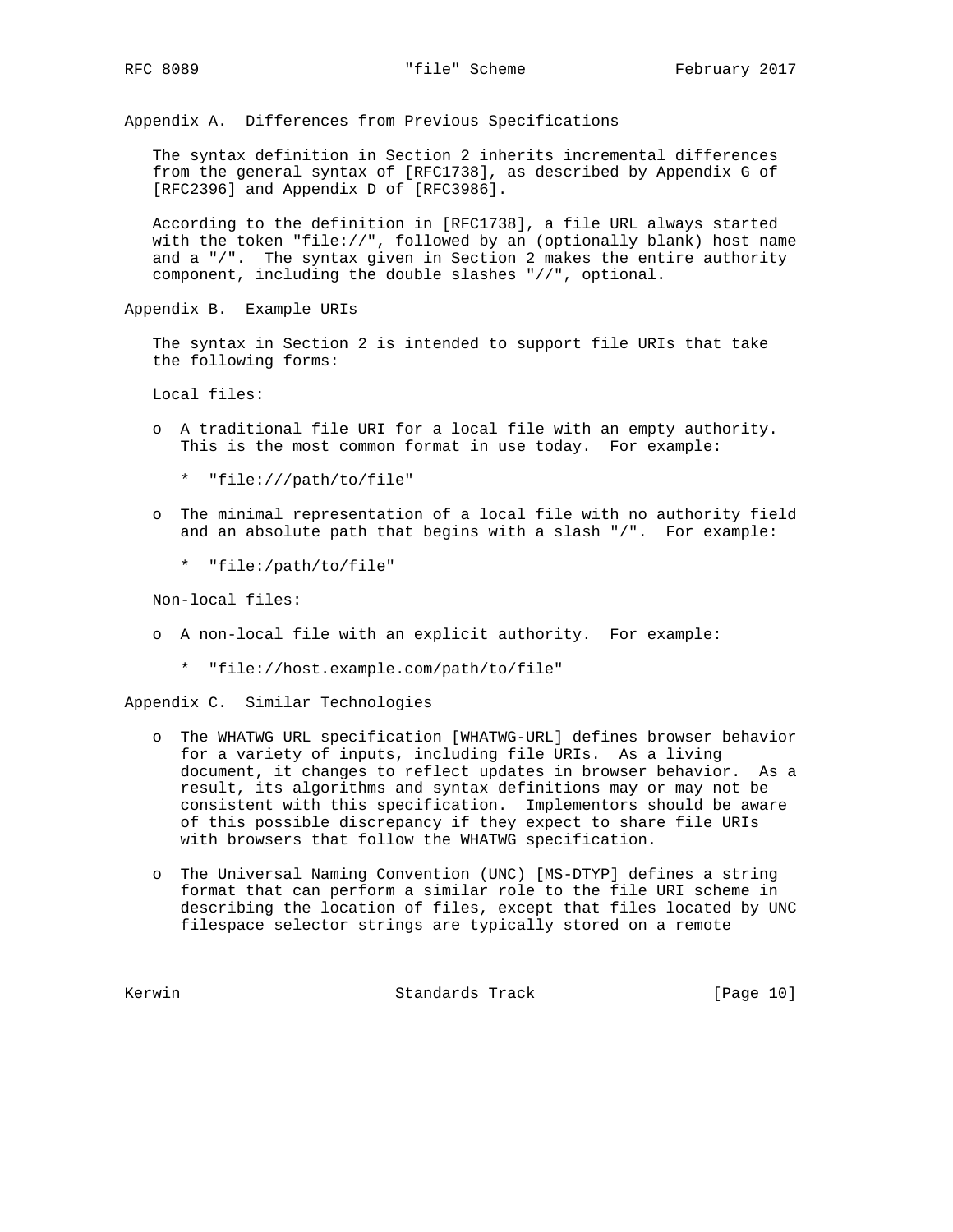machine and accessed using a network protocol. Appendix E.3 lists some ways in which UNC filespace selector strings are currently made to interoperate with the file URI scheme.

 o The Microsoft Windows API defines Win32 Namespaces [Win32-Namespaces] for interacting with files and devices using Windows API functions. These namespaced paths are prefixed by "\\?\" for Win32 File Namespaces and "\\.\" for Win32 Device Namespaces. There is also a special case for UNC file paths in Win32 File Namespaces, referred to as "Long UNC", using the prefix "\\?\UNC\". This specification does not define a mechanism for translating namespaced paths to or from file URIs.

Appendix D. System-Specific Operations

 This appendix is not normative. It highlights some observed behaviors and provides system-specific guidance for interacting with file URIs and paths. This is not an exhaustive list of operating or file systems; rather, it is intended to illustrate certain types of interactions that might be encountered.

D.1. POSIX Systems

 In a POSIX file system, the root of the file system is represented as a directory with a zero-length name, usually written as "/"; the presence of this root in a file URI can be taken as given by the initial slash in the "path-absolute" rule.

 Common UNIX shells such as the Bourne-Again SHell (bash) and Z SHell (zsh) provide a function known as "tilde expansion" [Bash-Tilde] or "filename expansion" [Zsh-Tilde], where a path that begins with a tilde character "˜" can be expanded out to a special directory name. No such facility exists using the file URI scheme; a tilde in a file URI is always just a tilde.

D.2. DOS- and Windows-Like Systems

 When mapping a DOS- or Windows-like file path to a file URI, the drive letter (e.g., "c:") is typically mapped into the first path segment.

 Appendix E lists some nonstandard techniques for interacting with DOS- or Windows-like file paths and URIs.

Kerwin **Standards Track** [Page 11]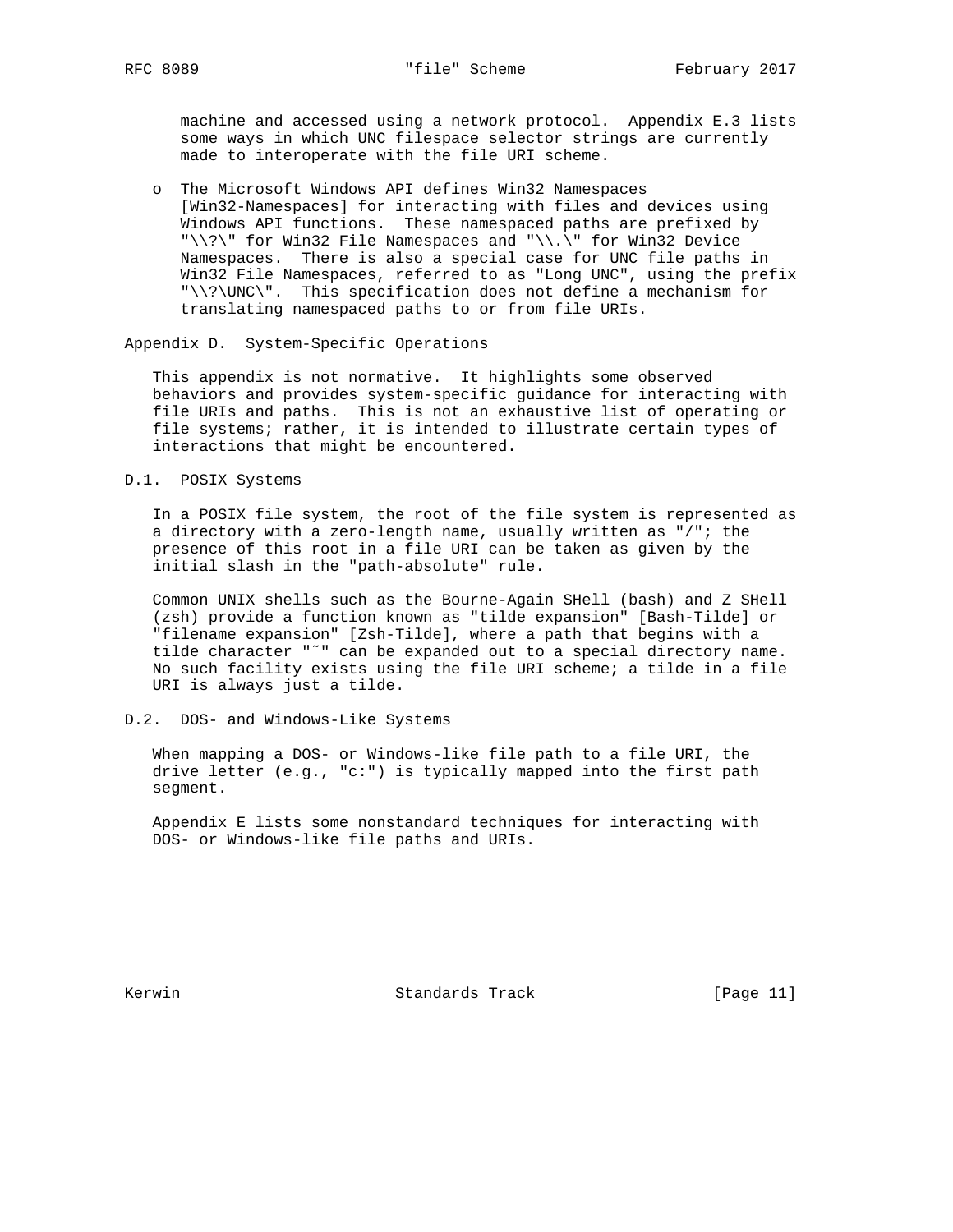### D.3. Mac OS X Systems

 The Hierarchical File System Plus (HFS+) uses a nonstandard normalization form, similar to Normalization Form D [UAX15]. Take care when transforming HFS+ file paths to and from URIs (Section 4).

#### D.4. OpenVMS Files-11 Systems

 When mapping a Virtual Memory System (VMS) file path to a file URI, the device name is mapped into the first path segment. Note that the dollars sign "\$" is a reserved character per the definition in Section 2.2 of [RFC3986], so it should be percent-encoded if present in the device name.

 If the VMS file path includes a node reference, that reference is used as the authority. Where the original node reference includes a user name and password in an access control string, they can be transcribed into the authority using the nonstandard syntax extension in Appendix E.1.

Appendix E. Nonstandard Syntax Variations

 These variations may be encountered by existing usages of the file URI scheme but are not supported by the normative syntax of Section 2.

This appendix is not normative.

E.1. User Information

 It might be necessary to include user information such as a user name in a file URI, for example, when mapping a VMS file path with a node reference that includes an access control string.

 To allow user information to be included in a file URI, the "file auth" rule in Section 2 can be replaced with the following:

 file-auth = "localhost" / [ userinfo "@" ] host

This uses the "userinfo" rule from [RFC3986].

 As discussed in the HP OpenVMS Systems Documentation <http://h71000.www7.hp.com/doc/84final/ba554\_90015/ch03s09.html>, "access control strings include sufficient information to allow someone to break in to the remote account, [therefore] they create serious security exposure." In a similar vein, the presence of a

Kerwin **Example 2018** Standards Track [Page 12]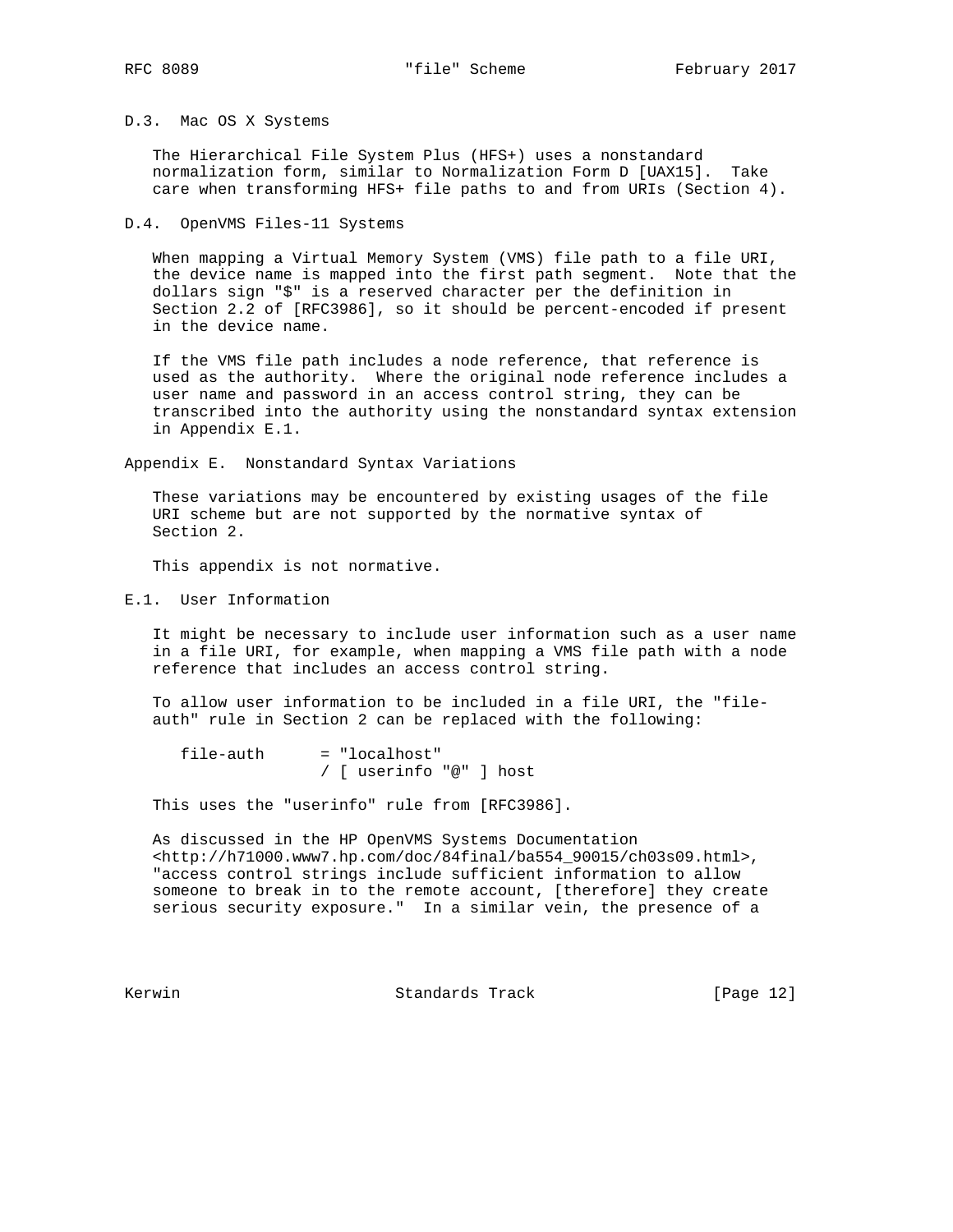password in a "user:password" userinfo field is deprecated by [RFC3986]. Take care when dealing with information that can be used to identify a user or grant access to a system.

E.2. DOS and Windows Drive Letters

 On Windows- or DOS-like file systems, an absolute file path can begin with a drive letter. To facilitate this, the "local-path" rule in Section 2 can be replaced with the following:

local-path = [ drive-letter ] path-absolute

drive-letter = ALPHA ":"

The "ALPHA" rule is defined in [RFC5234].

 This is intended to support the minimal representation of a local file in a DOS- or Windows-like environment, with no authority field and an absolute path that begins with a drive letter. For example:

o "file:c:/path/to/file"

 URIs of the form "file:///c:/path/to/file" are already supported by the "path-absolute" rule.

 Note that comparison of drive letters in DOS or Windows file paths is case insensitive. In some usages of file URIs, drive letters are canonicalized by converting them to uppercase; other usages treat URIs that differ only in the case of the drive letter as identical.

E.2.1. Relative Resolution

 To mimic the behavior of DOS- or Windows-like file systems, relative references beginning with a slash "/" can be resolved relative to the drive letter when present; resolution of ".." dot segments (per Section 5.2.4 of [RFC3986]) can be modified to not ever overwrite the drive letter.

For example:

 base URI: file:///c:/path/to/file.txt rel. ref.: /some/other/thing.bmp resolved: file:///c:/some/other/thing.bmp base URI: file:///c:/foo.txt rel. ref.: ../bar.txt resolved: file:///c:/bar.txt

Kerwin **Standards Track** [Page 13]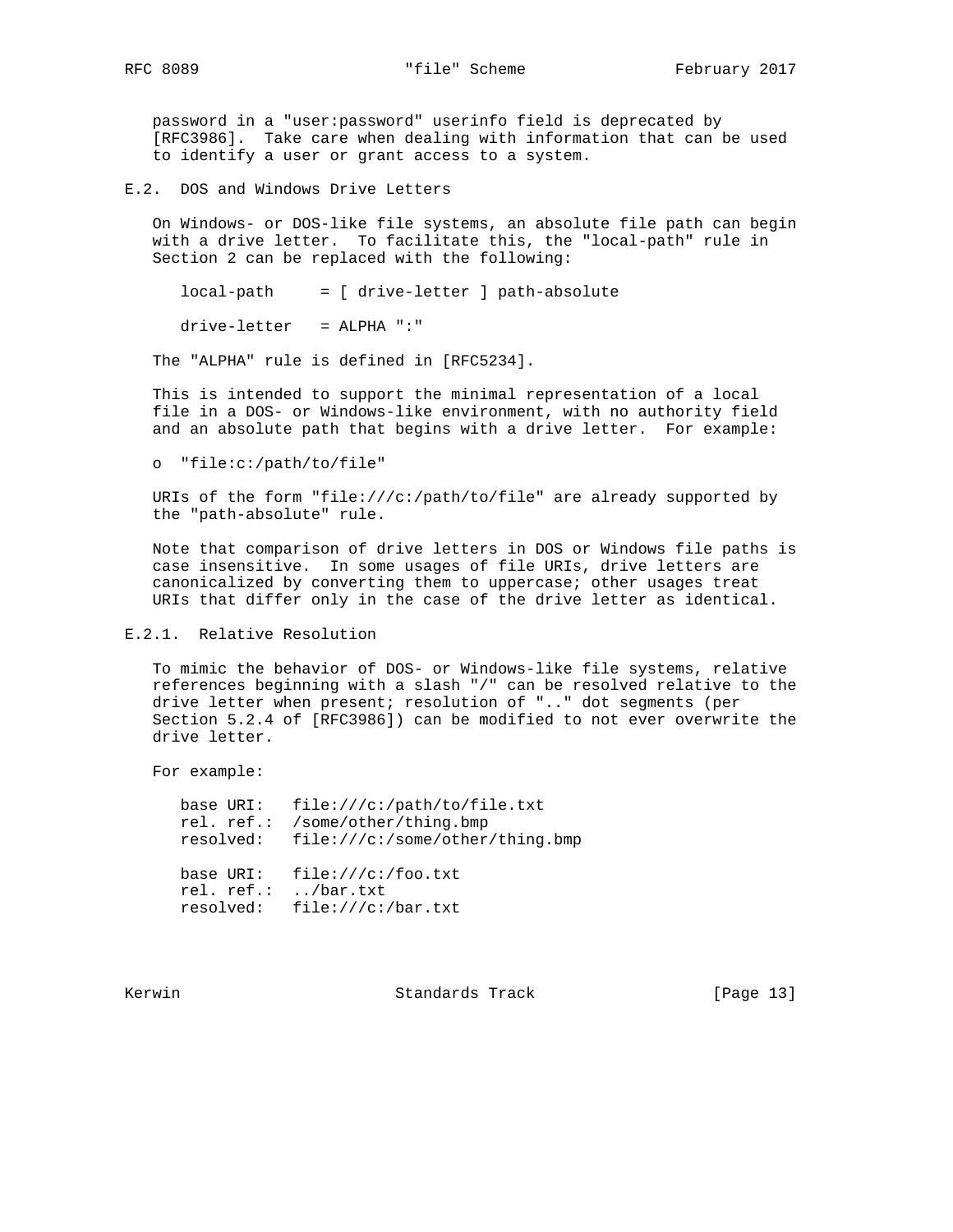A relative reference starting with a drive letter would be interpreted by a generic URI parser as a URI with the drive letter as its scheme. Instead, such a reference ought to be constructed with a leading slash "/" character (e.g., "/c:/foo.txt").

 Relative references with a drive letter followed by a character other than a slash (e.g., "/c:bar/baz.txt" or "/c:../foo.txt") might not be accepted as dereferenceable URIs in DOS- or Windows-like systems.

E.2.2. Vertical Line Character

 Historically, some usages of file URIs have included a vertical line character "|" instead of a colon ":" in the drive letter construct. [RFC3986] forbids the use of the vertical line; however, it may be necessary to interpret or update old URIs.

 For interpreting such URIs, the "auth-path" and "local-path" rules in Section 2 and the "drive-letter" rule above can be replaced with the following:

| auth-path    | = [ file-auth ] path-absolute<br>/ [ file-auth ] file-absolute |
|--------------|----------------------------------------------------------------|
| local-path   | = [ drive-letter ] path-absolute<br>/ file-absolute            |
|              | file-absolute = "/" drive-letter path-absolute                 |
| drive-letter | $=$ ALPHA ":"<br>ALPHA " "                                     |

 This is intended to support regular DOS or Windows file URIs with vertical line characters in the drive letter construct. For example:

o "file:///c|/path/to/file"

o "file:/c|/path/to/file"

o "file:c|/path/to/file"

 To update such an old URI, replace the vertical line "|" with a colon ":".

Kerwin **Standards Track** [Page 14]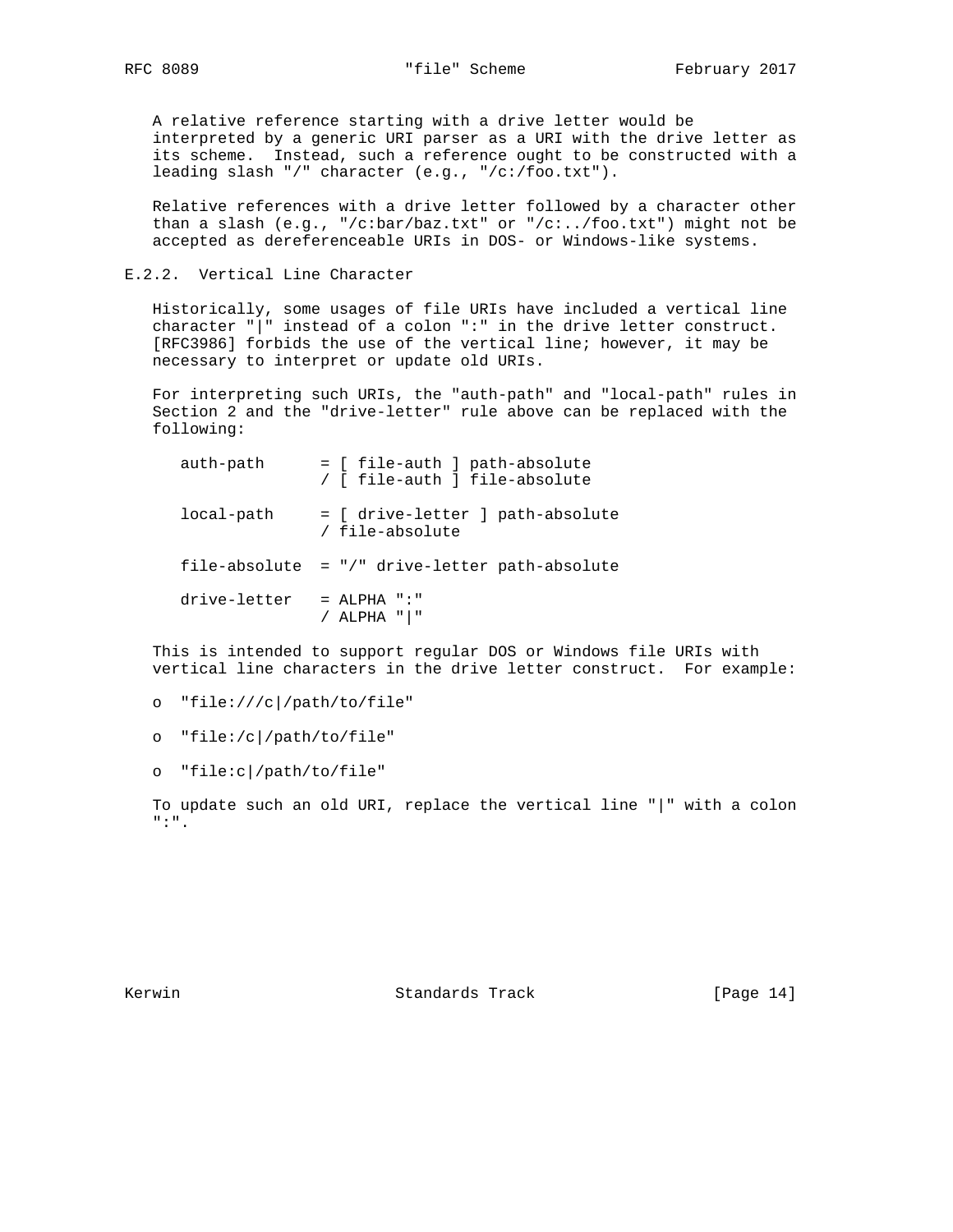# E.3. UNC Strings

 Some usages of the file URI scheme allow UNC filespace selector strings [MS-DTYP] to be translated to and from file URIs, either by mapping the equivalent segments of the two schemes (hostname to authority, sharename+objectnames to path), or by mapping the entire UNC string to the path segment of a URI.

# E.3.1. <file> URI with Authority

 The following is an algorithmic description of the process of translating a UNC filespace selector string to a file URI by mapping the equivalent segments of the two schemes:

- 1. Initialize the URI with the "file:" scheme identifier.
- 2. Append the authority:
	- 1. Append the "//" authority sigil to the URI.
	- 2. Append the host-name field of the UNC string to the URI.
- 3. Append the share-name:
	- 1. Transform the share-name to a path segment (see Section 3.3 of [RFC3986]) to conform to the encoding rules of Section 2 of [RFC3986].
	- 2. Append a delimiting slash character "/" and the transformed segment to the URI.
- 4. For each object-name:
	- 1. Transform the objectname to a path segment as above.

 The colon character ":" is allowed as a delimiter before stream-name and stream-type in the file-name, if present.

 2. Append a delimiting slash character "/" and the transformed segment to the URI.

For example, the UNC String:

UNC String: \\host.example.com\Share\path\to\file.txt

would be transformed into the URI:

URI: file://host.example.com/Share/path/to/file.txt

Kerwin Standards Track [Page 15]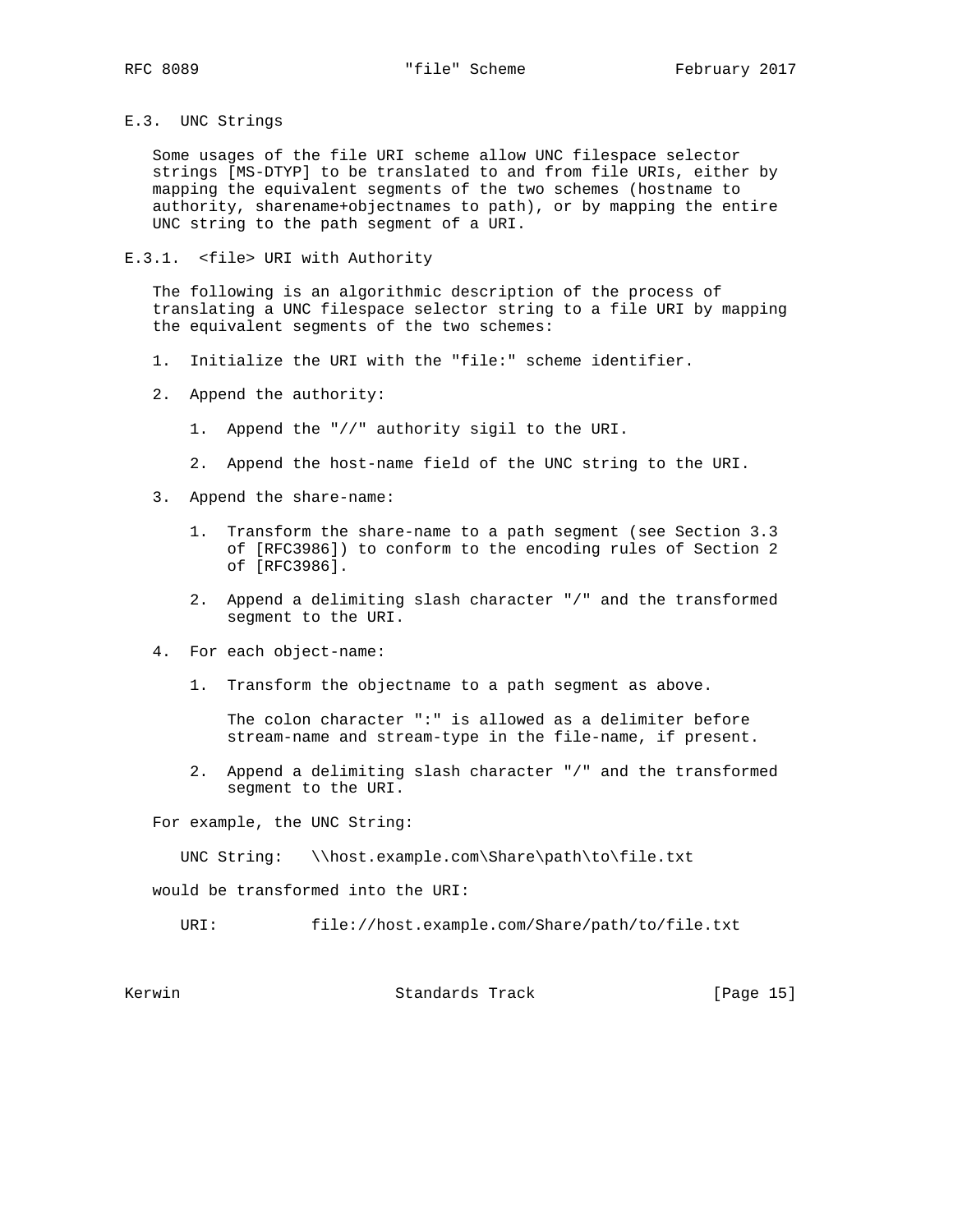The inverse algorithm for translating a file URI to a UNC filespace selector string is left as an exercise for the reader.

E.3.2. <file> URI with UNC Path

 It is common to encounter file URIs that encode entire UNC strings in the path, usually with all backslash "\" characters replaced with slashes "/".

 To interpret such URIs, the "auth-path" rule in Section 2 can be replaced with the following:

 auth-path = [ file-auth ] path-absolute / unc-authority path-absolute

unc-authority =  $2*3"$ /" file-host

- file-host = inline-IP / IPv4address / reg-name
- inline-IP = "%5B" ( IPv6address / IPvFuture ) "%5D"

 This syntax uses the "IPv4address", "IPv6address", "IPvFuture", and "reg-name" rules from [RFC3986].

 Note that the "file-host" rule is the same as "host" but with percent-encoding applied to "[" and "]" characters.

 This extended syntax is intended to support URIs that take the following forms, in addition to those in Appendix B:

Non-local files:

- o The representation of a non-local file with an empty authority and a complete (transformed) UNC string in the path. For example:
	- \* "file:////host.example.com/path/to/file"
- o As above, with an extra slash between the empty authority and the transformed UNC string, as per the syntax defined in [RFC1738]. For example:
	- \* "file://///host.example.com/path/to/file"

 This representation is notably used by the Firefox web browser. See Bugzilla#107540 [Bug107540].

 It also further limits the definition of a "local file URI" by excluding any file URI with a path that encodes a UNC string.

Kerwin Chamber Standards Track (Page 16)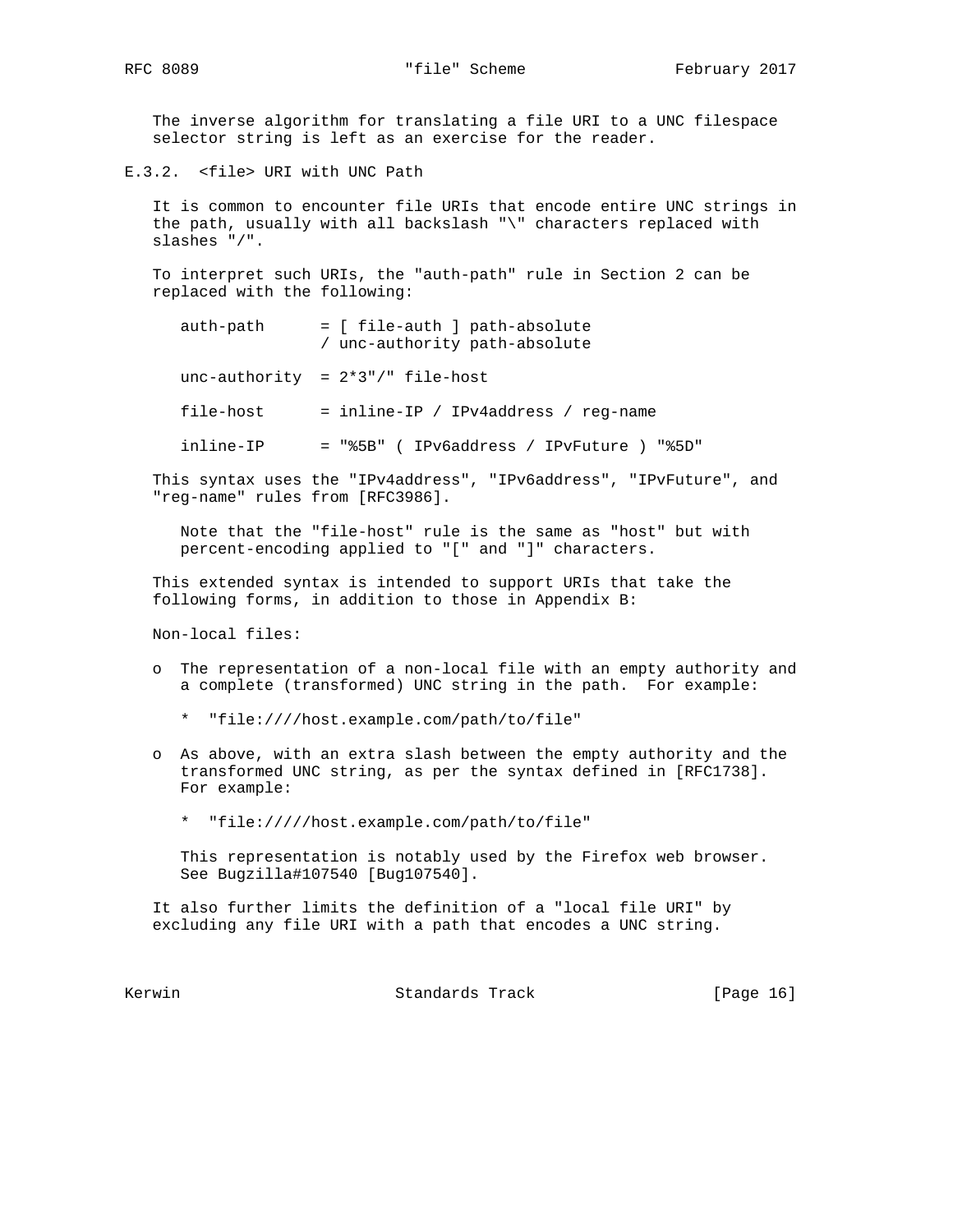E.4. Backslash as Separator

 Historically, some usages have copied entire file paths into the path components of file URIs. Where DOS or Windows file paths were thus copied, the resulting URI strings contained unencoded backslash "\" characters, which are forbidden by both [RFC1738] and [RFC3986].

 It may be possible to translate or update such an invalid file URI by replacing all backslashes "\" with slashes "/" if it can be determined with reasonable certainty that the backslashes are intended as path separators.

Appendix F. Collected Nonstandard Rules

 Here are the collected syntax rules for all optional appendices, presented for convenience. This collected syntax is not normative.

| file-URI                 | = file-scheme ":" file-hier-part                                                                |
|--------------------------|-------------------------------------------------------------------------------------------------|
| file-scheme = "file"     |                                                                                                 |
|                          | file-hier-part = $($ "//" auth-path $)$<br>/ local-path                                         |
| auth-path                | = [ file-auth ] path-absolute<br>/ [ file-auth ] file-absolute<br>/ unc-authority path-absolute |
| local-path               | = [ drive-letter ] path-absolute<br>/ file-absolute                                             |
| file-auth                | $= "localhost"$<br>/ [ userinfo "@" ] host                                                      |
|                          | unc-authority = $2*3*/$ file-host                                                               |
| file-host                | = inline-IP / IPv4address / reg-name                                                            |
| inline-IP                | = "%5B" (IPv6address / IPvFuture ) "%5D"                                                        |
|                          | file-absolute = "/" drive-letter path-absolute                                                  |
| drive-letter = ALPHA ":" | / ALPHA " "                                                                                     |

Kerwin **Standards Track** [Page 17]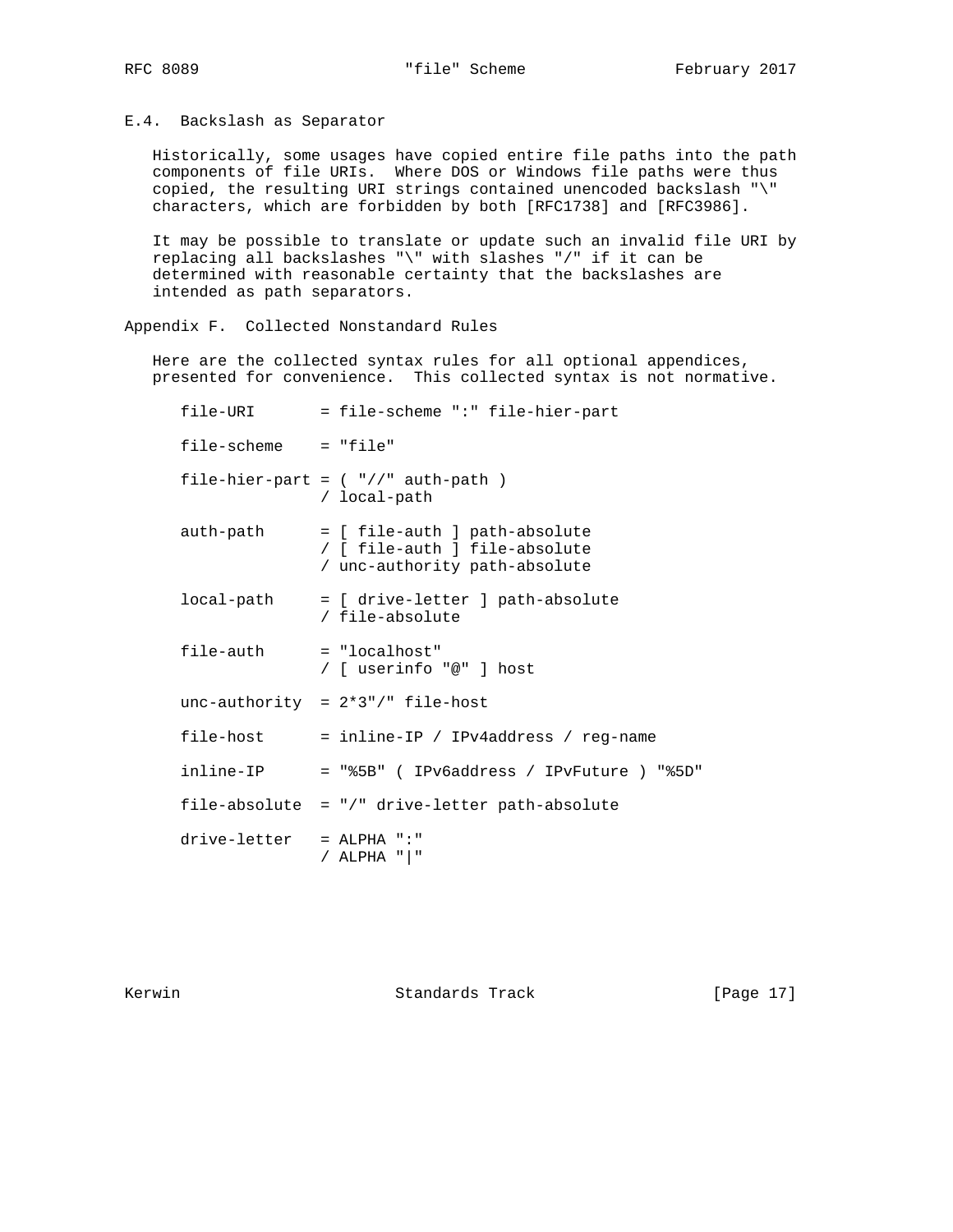This collected syntax is intended to support file URIs that take the following forms:

Local files:

- o A traditional file URI for a local file with an empty authority. For example:
	- \* "file:///path/to/file"
- o The minimal representation of a local file with no authority field and an absolute path that begins with a slash "/". For example:
	- \* "file:/path/to/file"
- o The minimal representation of a local file in a DOS- or Windows based environment with no authority field and an absolute path that begins with a drive letter. For example:
	- \* "file:c:/path/to/file"
- o Regular DOS or Windows file URIs with vertical line characters in the drive letter construct. For example:
	- \* "file:///c|/path/to/file"
	- \* "file:/c|/path/to/file"
	- \* "file:c|/path/to/file"

Non-local files:

- o The representation of a non-local file with an explicit authority. For example:
	- \* "file://host.example.com/path/to/file"
- o The "traditional" representation of a non-local file with an empty authority and a complete (transformed) UNC string in the path. For example:
	- \* "file:////host.example.com/path/to/file"
- o As above, with an extra slash between the empty authority and the transformed UNC string. For example:
	- \* "file://///host.example.com/path/to/file"

Kerwin **Standards Track** [Page 18]